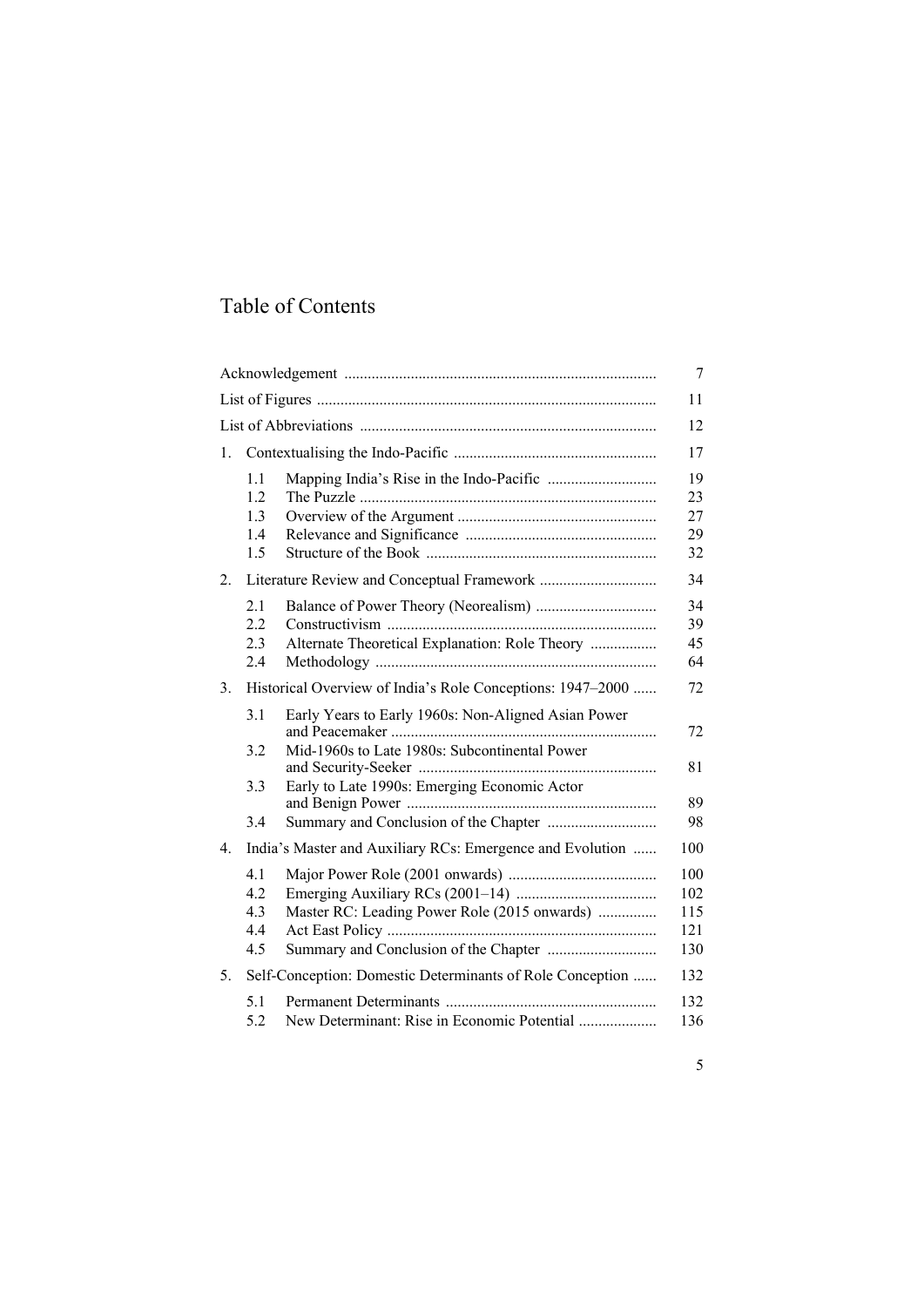|    | 5.3                                                         |                                                         | 143 |  |
|----|-------------------------------------------------------------|---------------------------------------------------------|-----|--|
|    | 5.4                                                         | Reasons behind the Conception-Performance Gap           | 156 |  |
|    | 5.5                                                         |                                                         | 168 |  |
| 6. | Role Prescription: External Determinants of Role Conception |                                                         | 170 |  |
|    | 6.1                                                         |                                                         | 170 |  |
|    | 6.2                                                         |                                                         | 190 |  |
|    | 6.3                                                         |                                                         | 209 |  |
|    | 6.4                                                         |                                                         | 221 |  |
|    | 6.5                                                         |                                                         | 239 |  |
| 7. |                                                             |                                                         |     |  |
|    | 7.1                                                         |                                                         | 243 |  |
|    | 7.2                                                         |                                                         | 244 |  |
|    | 7.3                                                         |                                                         | 247 |  |
|    | 7.4                                                         |                                                         | 250 |  |
|    | 7.5                                                         |                                                         | 253 |  |
|    | 7.6                                                         | Limitations of Study and Directions for Future Research | 264 |  |
|    |                                                             |                                                         | 267 |  |
|    |                                                             |                                                         |     |  |
|    |                                                             |                                                         |     |  |
|    |                                                             |                                                         |     |  |
|    |                                                             |                                                         |     |  |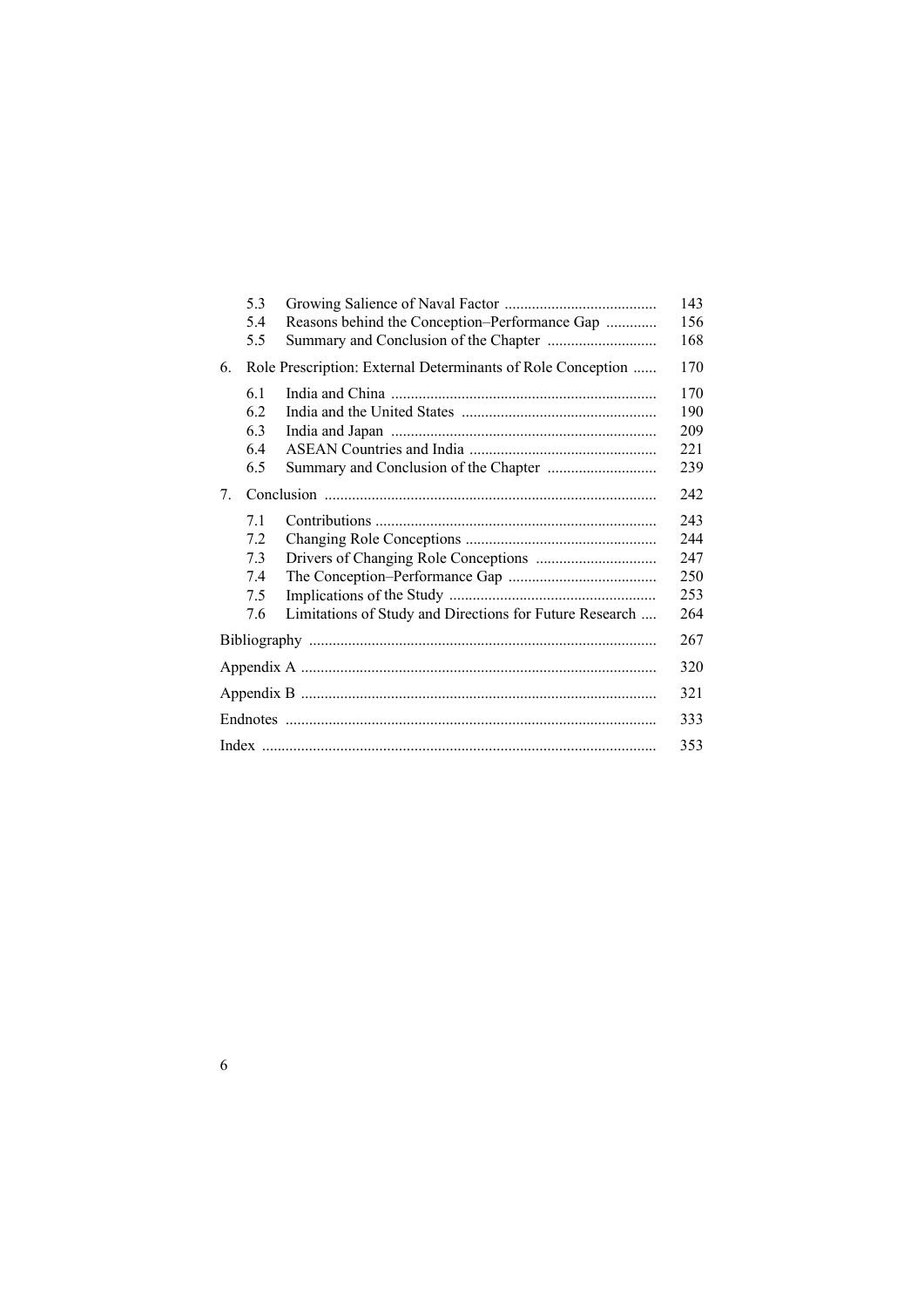## 1. Contextualising the Indo-Pacific

As repetitive as it may appear, one cannot deny that the centre of global power is rapidly shifting towards Asia (see Shambaugh, 2005; Kissinger, 2010; Beeson & Bisley, 2010). According to Gareis and Liegl (2016, p. 99), "the historical predominance of the West [...] is coming to an end due to Asia's rise in world politics". The putative end of a unipolar world and the emergence of non-western countries has led to a strategic flux in global security. As the new rising powers, India and China have become essential shapers of the changing regional order. Other characteristics of the regional evolution are the retreat of the United States (US), the growing salience of Southeast Asia (SEA) and East Asia (EA), specifically given Japan's resurgence, and the emergence of the new geopolitical construct—'Indo-Pacific'.1

Drawing comparisons between the rise of India and China with the rise of united Germany in the 19th century and the US in the 20th century, scholars argue that Beijing and New Delhi "will transform the geopolitical landscape, with impacts potentially as dramatic as those in the previous two centuries" (National Intelligence Council, 2004, p. 9). India and China are economic giants with divergent models of development and distinct external orientations. Concurrently, they are racing to increase their strategic footprints in the near and distant regions. A complex future is forthcoming where non-western entities will dominate the security landscape and give birth to new geopolitical configurations.

As the world lies amid this unprecedented shift, it has become increasingly necessary to understand the foreign policy motivations and security conduct of these emerging Asian powers. While China's rise and foreign policy conduct have attracted immense scholarly and analytical attention, the same has not been valid for India. The world's largest democracy, India, is home to onesixth of the global population. It is one of the fastest-growing economies and possesses the world's second-largest military after China. Despite this, as noted by Wagner (2015, para.1), China has been the "primary focus … [and] often lost in the discussion is India, its strategic objectives, and its political influence in Asia and the world".

One of the most tangible strategic implications of India's ascent is the emergence of the geopolitical construct, the Indo-Pacific.<sup>2</sup> The Indo-Pacific has gained sudden eminence in strategic and geopolitical discourse (see Mohan, 2013a; Chacko, 2016; Tourangbam, 2014, 2018; Chaudhury & de Estrada, 2018; Mahapatra, 2019). The concept of Indo-Pacific supplants the term 'Asia-Pacific' to convey the regional views of many countries more fittingly. The Indo-Pacific encompasses an expansive area that includes many sub-regions, including the eastern coast of Africa, the Indian Ocean Region (IOR), SEA,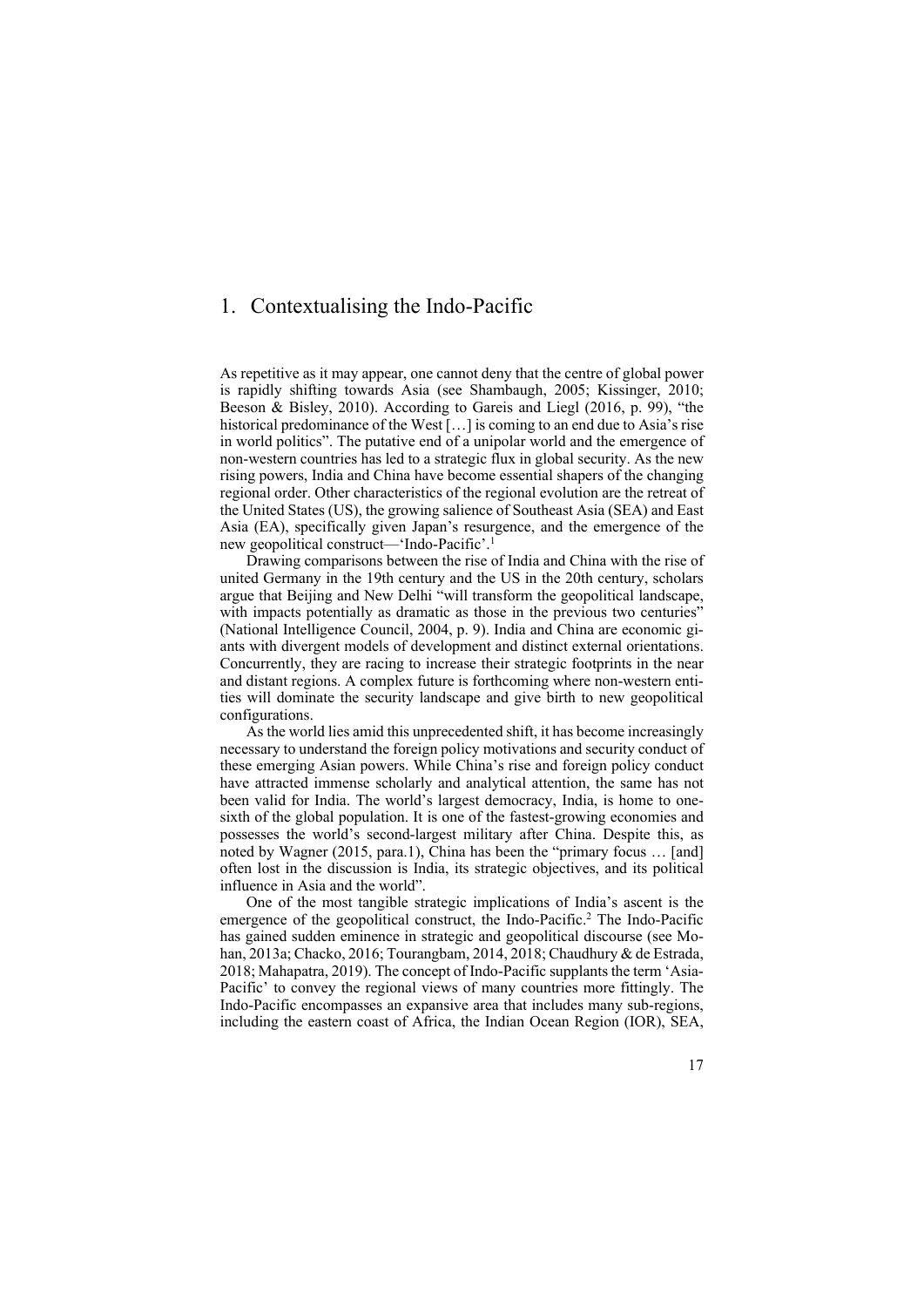EA, Oceania, and the west coast of the US. $3$  Brewster (2011, para.1) puts forth that India's rise has changed the geographical "mental map of Asia".4 The emergence of the Indo-Pacific encapsulates the power shift towards Asia and acknowledges the growing interconnectedness between developments in the Indian Ocean (IO) and the Pacific Ocean. It would not be an exaggeration to state that without India, there would be no Indo-Pacific (Gupta, 2011). By dint of its importance in the IO, India forms an indispensable part of the Indo-Pacific. It is poised to play a crucial role in shaping regional security architecture. Given this, India's security cooperation within the Indo-Pacific region warrants greater research attention. As mentioned above, the Indo-Pacific stretch includes many sub-regions. The scope of this book is limited to the eastern part of the Indo-Pacific, i.e., the space from eastern IO to the west coast of the US.

India's security cooperation with the SEA and EA regions has displayed a notable qualitative and quantitative change over the last two decades. Interestingly, the SEA and EA together form the central part of the Indo-Pacific region. To understand India's emergence as a security actor in the Indo-Pacific, it is essential to understand the motivations to increase security cooperation with the SEA and EA. Although contemporary scholars have examined India's rise and foreign policy at large (see Malone, 2011; Ray, 2011; Paul & Shankar, 2014; Mazumdar, 2015; Ganguly, Chauthaiwale & Sinha, 2016; Basrur & de Estrada, 2017; Ayres, 2018; Bekkevold & Kalyanaraman, 2020; Davar, 2021), there is a dearth of literature on New Delhi's engagement of SEA and EA (rare endeavours include Devare, 2006; Das, 2013a; Mukherjee & Yazaki, 2016; Grare, 2017; Wagner, 2018; Basrur & Kutty, 2018; Mayilvaganan, 2021). Overall, the Balance of Power (BoP) theory dominates the record on India's foreign policy's theoretical explanations towards SEA and EA, followed by constructivism. These theoretical perspectives provide, at best, only a partial explanation of the phenomenon.

With the larger objective of understanding India's security rise in the Indo-Pacific, the book examines the drivers of heightened security cooperation with SEA and EA over the last two decades. Despite the limited geographical scope of this book, it does not discount the influence of crucial powers such as China and the US on India's policy decisions and actions. The study focuses on the years between 2001 and 2021 while also covering a historical overview of India's foreign policy towards Asia.

At this juncture, it is necessary to clarify that this book focuses on examining parts of the Indian foreign policy that are relevant to its external security conduct in the Indo-Pacific and not the broader all-encompassing concept of foreign policy. This clarification is needed to obviate the possibility of equating the two concepts (foreign and security policy) as one. To quote Joshi (2016, p. 9), "external security policy is basically a subset of foreign policy which largely concerns issues pertaining to external security in inter-state relations".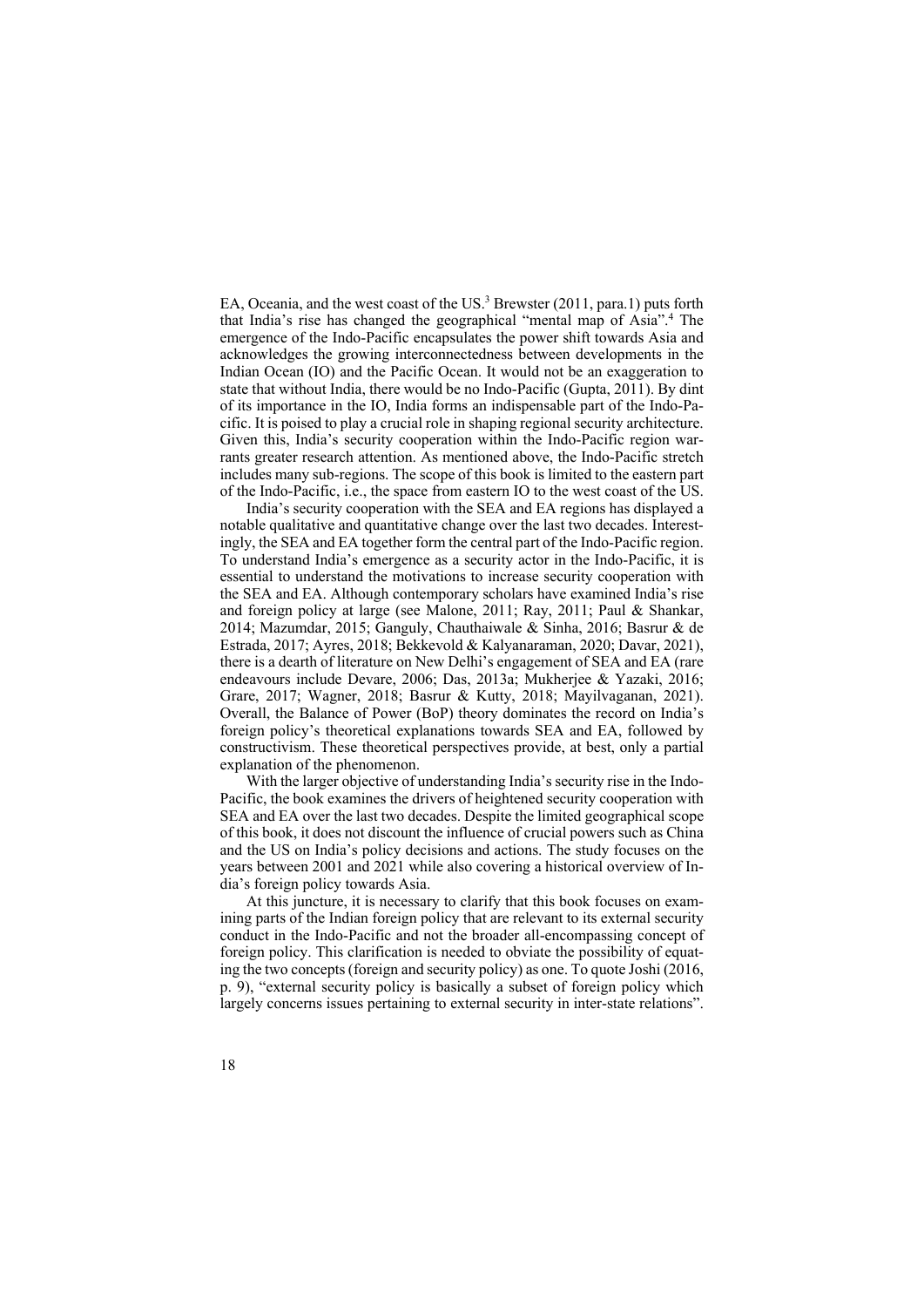Hence, whenever the term foreign policy is used in the book, it refers to India's external security orientation and behaviour.

Further, even 'security cooperation' is a broad concept and can mean different things to different people. In the context of this book, security cooperation refers to inter-state cooperation on traditional and non-traditional security issues. It is conducted through defence consultations and strategic dialogues (at multiple levels), defence exchanges, port calls, joint military exercises, educational and training exchanges, counter-terrorism cooperation, and disaster relief/crisis response operations.

## **1.1 Mapping India's Rise in the Indo-Pacific**

Since its independence, New Delhi has attempted to project its power in the Indian subcontinent, which comprises India, Pakistan, Bangladesh, Sri Lanka, Nepal, Bhutan, and the Maldives (northern IO). Because India's security threat perceptions were primarily related to land-based issues vis-à-vis China and Pakistan, other regions such as SEA and EA remained a secondary priority. Even when New Delhi was involved extensively in Asian affairs under Jawaharlal Nehru, it eschewed an active security role. During the late 1960s and 1970s, the Singaporean Prime Minister (PM) repeatedly requested New Delhi to assume a regional security role. To this, the Indian Foreign Minister (FM) Swaran Singh responded by stating that their interests were in "keeping its *western* sea lanes open" (Lee, 2000 in Brewster, 2009, p. 600). This clarification confirmed India's limited interest in the eastern region. Fast forward to some decades later, when New Delhi initiated the Look East policy (LEP)—a policy of engaging SEA—it was believed that India's geographical location, size, economic, and military potential might impact Asia's security landscape (Jeshurun, 1993). However, contrary to expectations, it remained a negligible player economically, politically, and security-wise for more than a decade. C. Raja Mohan argues that New Delhi was irrelevant in the "ordering of Asia-Pacific security" as it was the "weakest of the major powers in Asia" (Mohan, 2009a, p. 2). In stark contrast to that era, perceptions about India's pertinence as a security actor have changed.

Since the advent of the third millennium, India's military budget has swelled. Between 2000 and 2017, military expenditure increased by more than 121% (Stockholm International Peace Research Institute [SIPRI], n.d.). Standing at US \$72.9 billion, India became the world's third-largest defence spender in 2020 (Lopes da Silva, Tian, & Marksteiner, 2021). From 2016 to 2020, it was the world's second-largest arms importer accounting for 9.5% of the global arms trade (Wezeman, Kuimova, Wezeman, 2020). These trends indicate New Delhi's desire to modernise and expand its military forces and project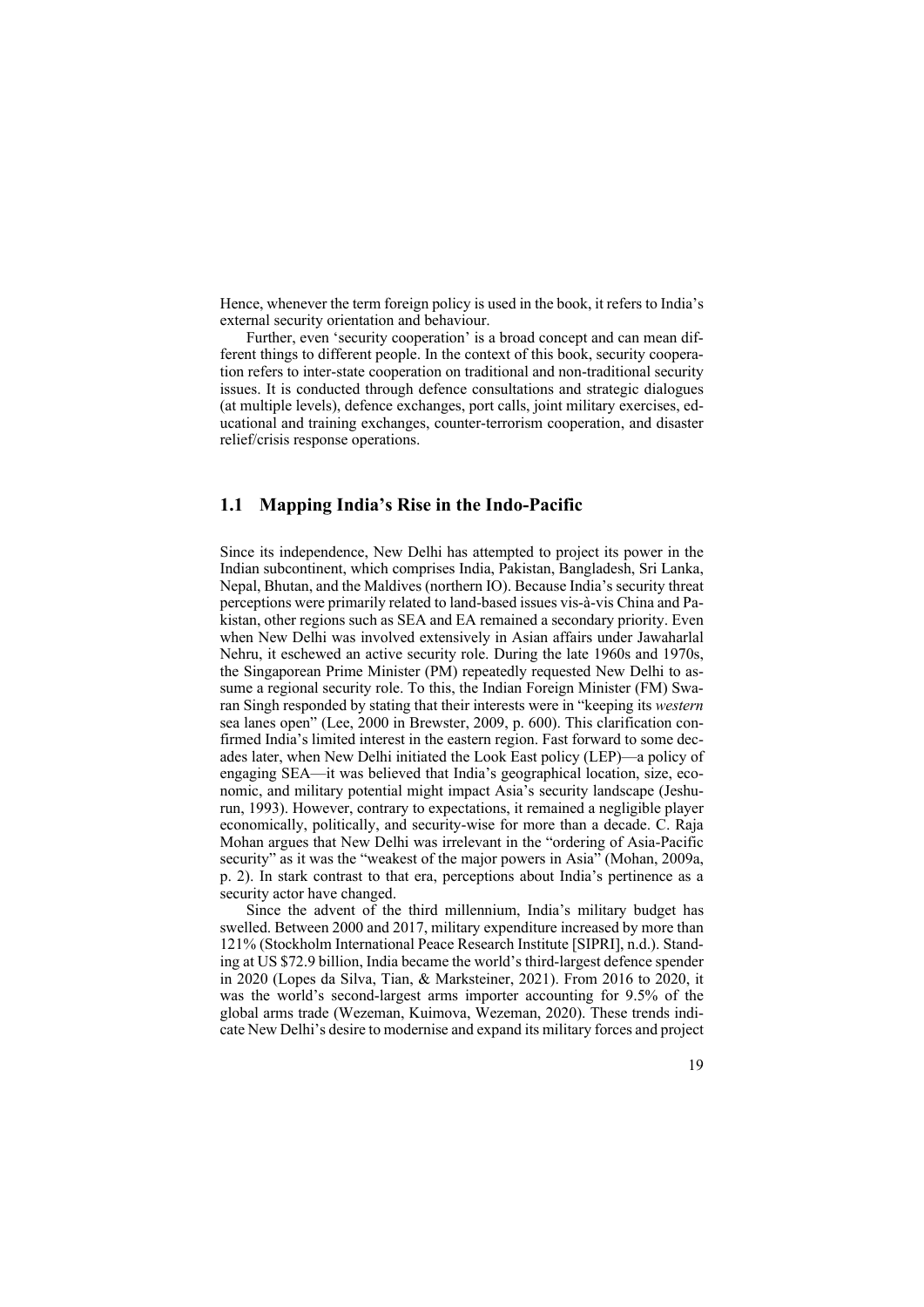power beyond South Asia. New Delhi's interest in farther regions is also illustrated by its deepening security cooperation with Vietnam, Singapore, Japan, Indonesia, the US, and Australia. Traditionally, India shied away from infusing a security link in its foreign

policy relations. This thinking is no longer carved in stone. The security-related interactions with SEA and EA have undergone a quantitative and qualitative change in the last fifteen years. Within the broader security and defence ties, maritime cooperation is the most conspicuous. New Delhi has strengthened its power projection potential and indulged in extensive naval diplomacy (naval exercises, port calls, Coordinated Patrols [CORPAT]) with regional countries. Comparing the first ten years of LEP [1993–2003] with the next ten years [2003–13], the number of Indian naval exercises with the Association of Southeast Asian Nations (ASEAN) countries has more than doubled. In the first decade, India conducted 22 naval exercises with the ASEAN countries, which jumped to 51 in the following decade (Das, 2013b).

The qualitative changes in the context are evident in developments that denote a break with tradition. For instance, since 2004, New Delhi has allowed Singapore to train its air force and army personnel in Indian facilities because of the limited space in Singapore (Jha, 2011). This decision marked a shift in the historical standpoint of forbidding foreign militaries on Indian soil. Similar changes have been visible in ties with the SEA and EA countries, especially after introducing the Act East Policy (AEP) in 2014. Since then, there has been a steady stream of high-level exchanges between India and the SEA and EA countries. For the ASEAN region, New Delhi has emerged as a provider of capacity building, especially in the maritime sector. Today, the Indian Navy (IN) boasts of conducting regular overseas operational deployments to the regions of SEA, the South China Sea (SCS), and the Western Pacific, a trend that would have been unforeseen 15 years back. The IN's operational reach has expanded exponentially. Since 2017, the IN has carried out Mission Based Deployment (MBD), which involves deploying ships and aircraft along the crucial Sea Lanes of Communications (SLOCs)<sup>5</sup> and chokepoints in the IOR (Jaishankar, 2019). India has also inked 22 White Shipping Agreements (WSAs) with multiple countries, including Singapore, Vietnam, Indonesia, Japan, Australia, the US, and France (Das, 2021). The WSAs help enhance the MDA and situational awareness in the IOR through maritime information shar $ing.<sup>6</sup>$ 

Furthermore, India has been active in naval and space diplomacy and even issued Lines of Credit (LoC) to countries for defence procurement. Space diplomacy and providing credit lines for arms export are distinct features of India's outreach under the AEP. New Delhi's practice of exporting military hardware to countries such as Vietnam, the Philippines, Myanmar, Malaysia, and Mauritius marks a change from its "historical stand of not exporting defence equipment which can indirectly fuel conflicts" (Guha, 2015, para. 3). In recent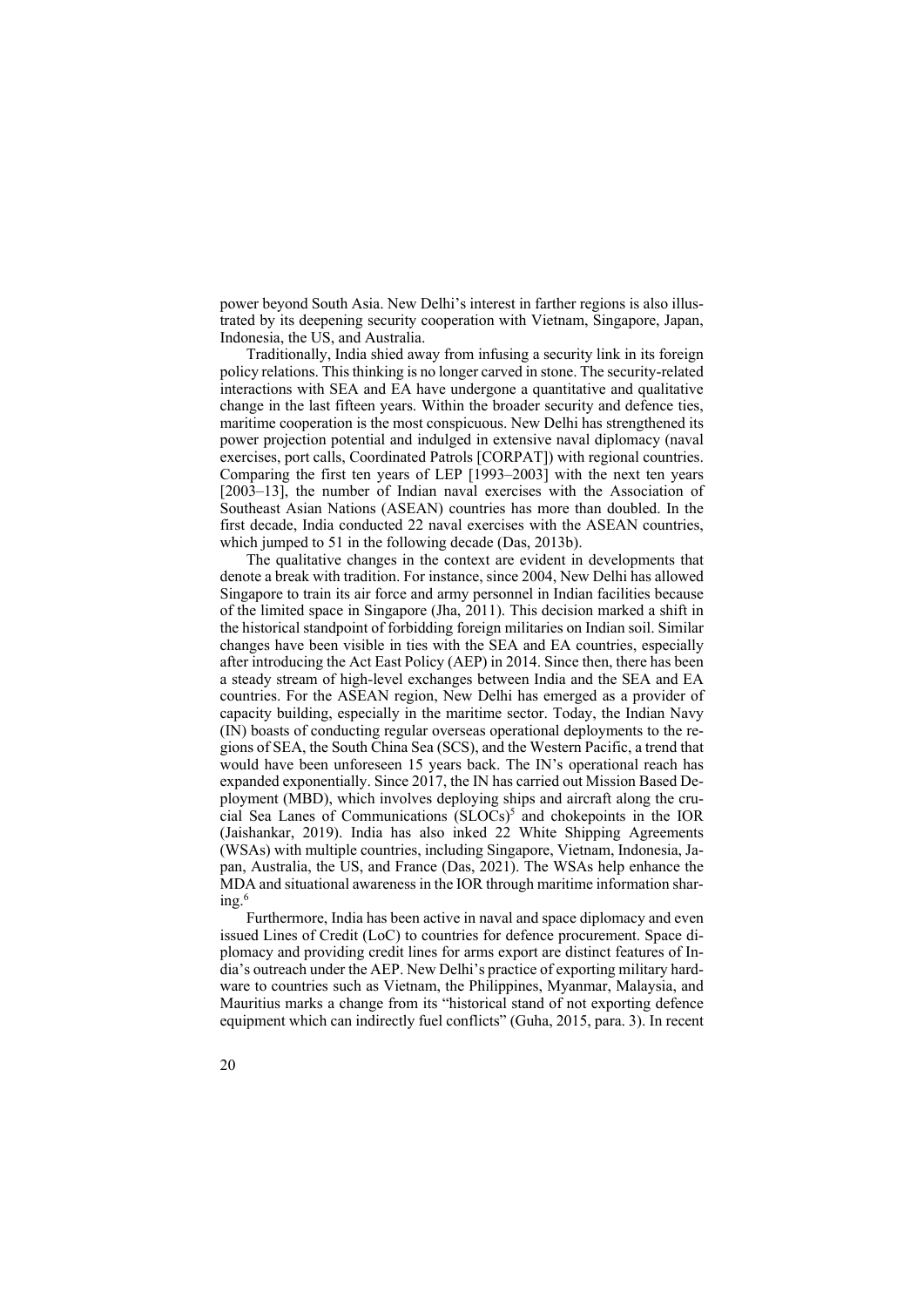years, the Indian government has been actively pushing for defence export and undertaken policy reforms to pursue it. Between 2012–13 and 2017–18, defence exports increased by more than 320%. Although the current recipients of supplies are mostly the IO littorals, New Delhi has been tapping into the SEA markets. In mid-2018, the Indian state-owned aerospace and defence company Bharat Electronics Limited established its representative office in Vietnam to cater to the region's potential market. India also offered LoC to countries in SEA and the IOR, including Vietnam, the Philippines, Bangladesh, and Mauritius. In January 2022, New Delhi and Manila finalised a US \$375 million deal for the sale of three batteries of the BrahMos supersonic cruise missile system to the Philippines.

India is also set to upgrade Vietnam Navy's two Soviet-era Petya-class frigates for an anti-submarine role by providing a modern sonar, torpedo launchers, a new fire control system, and an antisubmarine rocket launcher system (Pubby, 2018a). In addition to ongoing India–Vietnam discussions on the export of defence systems such as BrahMos cruise missile, Hanoi is also looking to buy *Varunastra* 533-millimetre heavyweight torpedo and *Akash* missile defence system (Jha, 2016). Additional deals include the sale of avionics to Malaysia for Su-30 MKM fighters and HMS-X2 sonars to Myanmar (Jha, 2016). New Delhi also handed over a diesel-electric submarine to the Myanmar Navy in a bid to enhance its Maritime Domain Awareness (MDA). Space diplomacy is another instrument of security cooperation. India and Vietnam finalised a deal wherein the Indian Space Research Organisation (ISRO) would set up a Data Reception, Tracking, and Telemetry Station at Ho Chi Minh City (Chaudhury, 2016). The ISRO already has satellite tracking stations in Indonesia and Brunei, and the eventual aim is to build a network of satellite monitoring stations in the ASEAN region.

India's growing involvement in regional affairs is also denoted by its relatively vocal stand on the South China Sea (SCS) dispute, a trend that has been conspicuous since 2011. Although not a claimant in the SCS, Indian officials have repeatedly asserted the importance of freedom of navigation and reiterated the need to adhere to international law. India's direct involvement in the SCS region comes from its cooperation with Vietnam in oil exploration activities. The relevant oil fields fall within Vietnam's jurisdiction based on the 1982 United Nations Convention on the Law of the Sea (UNCLOS). However, China claims the area as its sovereign maritime zone based on the dubious nine-dash line. Given this background, China has occasionally warned India against cooperating with Vietnam in the SCS. Nonetheless, it remains involved in energy explorations in the SCS.

India's interest in the region emanates from the fact that SEA acts as a "bridge to East Asia and Asia-Pacific region" (Chaudhury, 2013, para.7). It is home to strategic SLOCs, which allow smooth passage for merchant ships and energy supplies. One of the most vital maritime checkpoints, the Malacca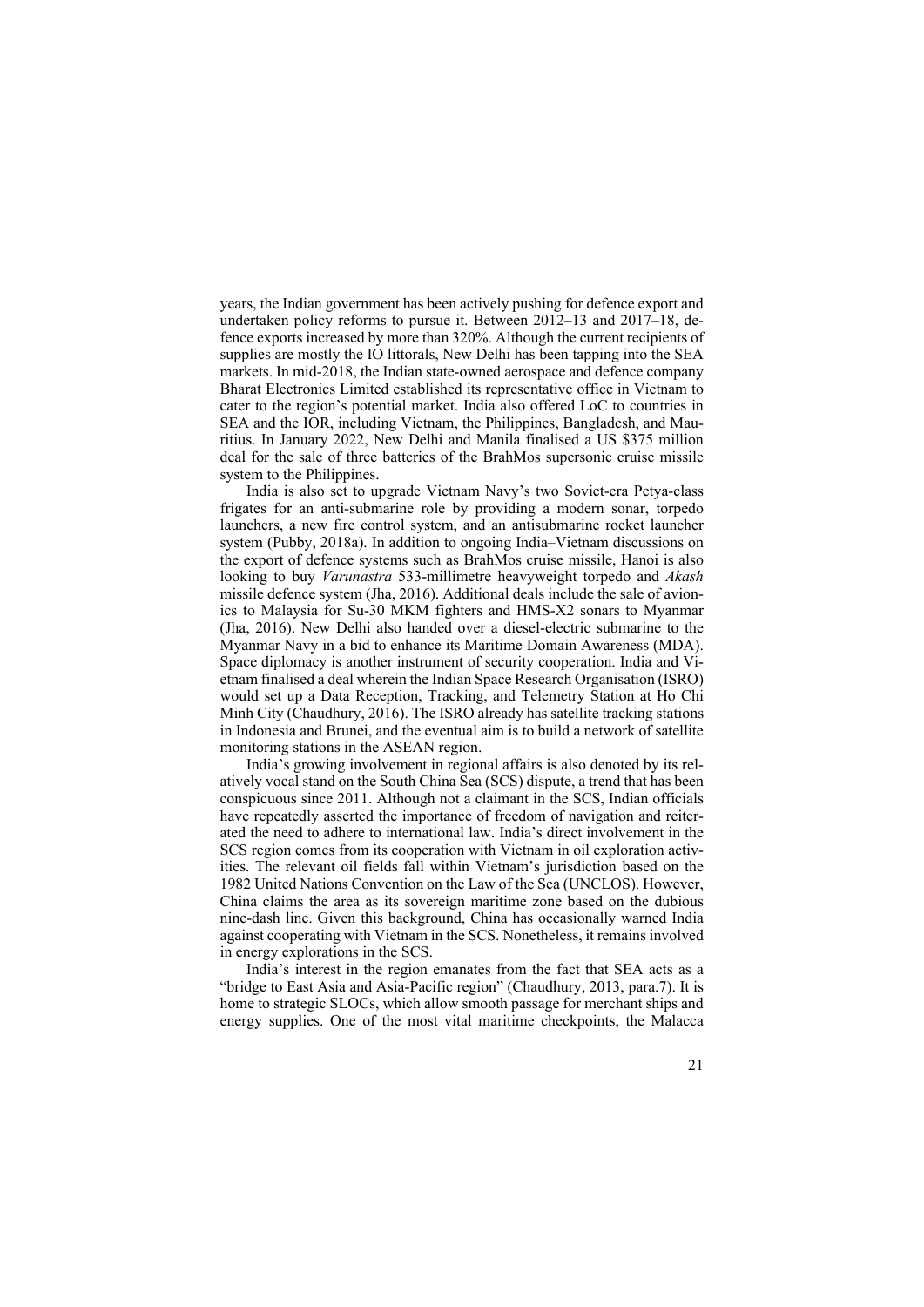Straits, facilitates the transit of more than 40% of Indian imports (Umaña, 2012). Southeast Asia is also important to ensure the "defence of the Indian peninsula" (Chaturvedy, 2015, p. 361). This emanates from the fact that some of India's eastern island territories "lie barely 90 miles from the Straits of Malacca" (Ayoob, 1990, p. 9) to ensure sustained presence in these strategically important areas. Since 2017, the IN has been undertaking mission-based longrange deployments in the IOR. These periodically-held deployments stretch from the Persian Gulf to the Straits of Malacca and Sunda (Pandit, 2017b).

Apart from growing ties with the SEA region, New Delhi is engaging the EA countries more seriously. The unprecedented progress in Japan–India ties within the last two decades is a case in point. In 1998, when India conducted its nuclear tests, Tokyo recalled its Defence Attachés from New Delhi and froze its grants and aid. However, within the next decade, there was a drastic change in how Japan viewed India and approached it. Despite the restrictions inherent in Japan's constitution, the two sides have made remarkable advancements in security cooperation. Since 2012, the IN and the Japan Maritime Self-Defense Force have participated in the annual bilateral naval exercise, Japan– India Maritime Exercise (JIMEX). Much to China's consternation, Japan has been a permanent participant in the Indo-US Malabar naval exercise since 2015. They also hold a 2+2 Dialogue at the level of foreign and defence ministers. This is in addition to other arrangements such as National Security Advisors (NSAs) Dialogue, Annual Defence Ministerial Dialogue, and Defence Policy Dialogue.

Even South Korea has attracted greater Indian attention and vice versa. Before 2005, India and South Korea could only boast of lower-level naval exercises and a few Korea-supplied Offshore Petrol Vessels to India in the 1980s. From signing the Memorandum of Understanding (MoU) on Defence Logistics and Supplies in 2005 to announcing a Special Strategic Partnership in 2015, their security relations have gained momentum. Security cooperation was institutionalised by signing the MoU on sharing military expertise and technology. In 2012, India established a Defence Wing at its embassy in Seoul (Tayal, 2014). The two sides hold a 2+2 Dialogue at the defence and foreign secretary levels. India is a crucial partner for Japan's Free and Open Indo-Pacific (FOIP) strategy. This speaks volumes about the progress they have made over the last few decades.

Another indicator of India's security rise in the Indo-Pacific is its heightened security interaction with other crucial powers of the Indo-Pacific, such as the US and Australia. Despite their chequered past, the Indo-US ties have strengthened over the years. In 2016, the US designated India as its 'Major Defence Partner'. Pant and Joshi (2016) view the improved Indo-US ties as India's alignment with America's strategy for the Indo-Pacific region. This was apparent in 2015 when the US and India announced their 'Joint Strategic Vision for Asia-Pacific and Indian Ocean Region'. Today, New Delhi stands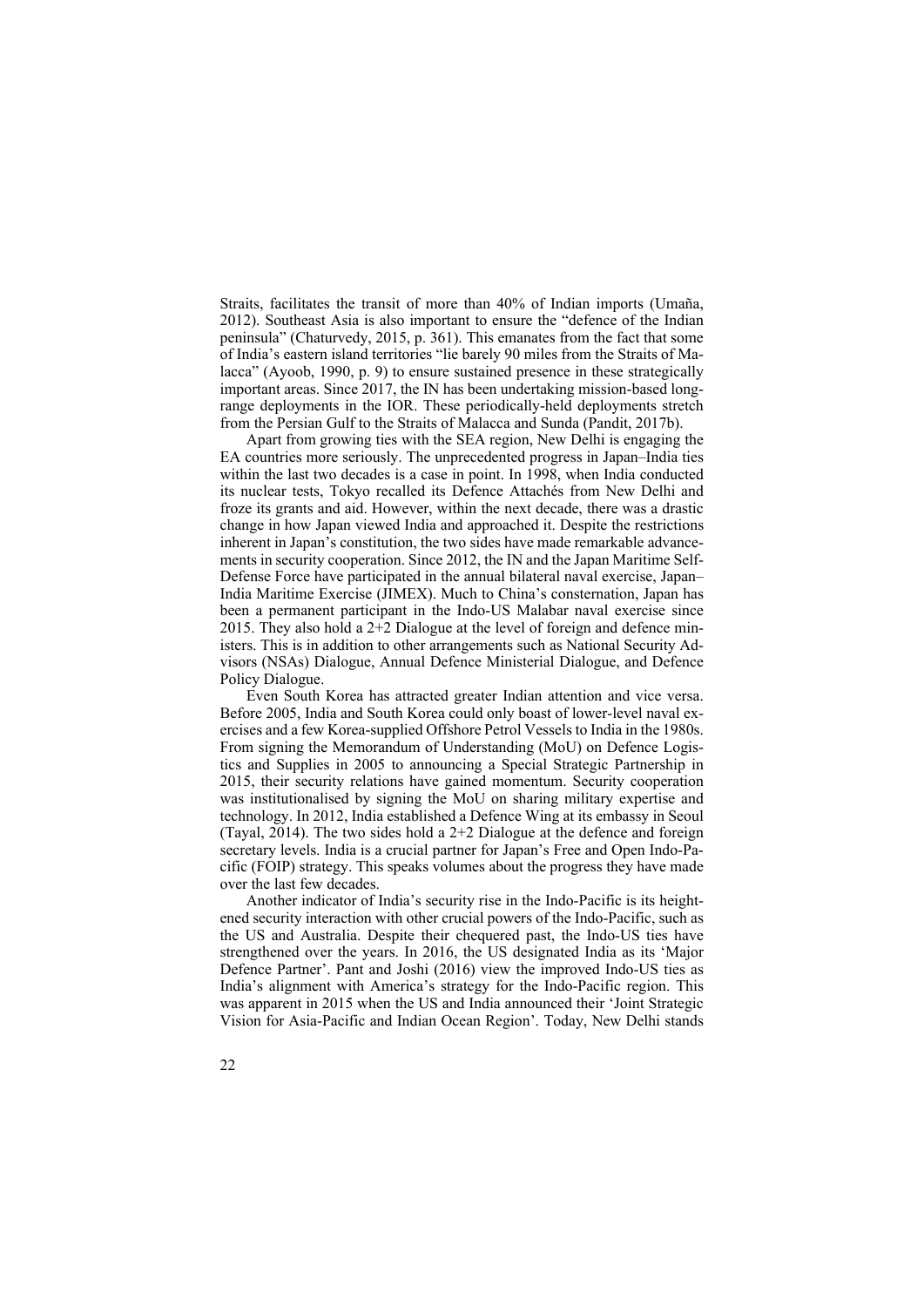as one of the lynchpins of the US Indo-Pacific strategy. The two countries hold a regular 2+2 Dialogue at defence and ministerial levels and are involved in multiple joint military exercises, including the Malabar naval exercise and triservices joint exercise. Washington persistently encourages India to take up a larger security role in the Indo-Pacific and strengthen its security relations with SEA and EA. Notably, it was only after the improvement of the Indo-US ties that countries, including Japan and Australia, began looking at New Delhi as a potential security partner. The India–Australia security-related interactions have gained steam in recent decades. In June 2020, New Delhi and Canberra elevated their relations from Strategic Partnership to Comprehensive Strategic Partnership (CSP). Since 2015, they have held the biennial naval exercise, AUSINDEX. They also engage through the 2+2 foreign and defence ministerial dialogue. Further, they interact in trilateral formats at the FS levels (with Japan) and the Senior Officials' Strategic Dialogue (with Indonesia).

Indian practices have evolved when engaging countries in minilateral or multilateral arrangements. During the Cold War years, when India followed a non-alignment policy, it was against joining multilateral security groupings. Far from its extreme reluctance, New Delhi now engages a range of countries in multilateral settings on various security issues. One of the most crucial multilateral frameworks that India has embraced in recent decades is the Quad. The Quad is a grouping of four democracies (India, the US, Japan, and Australia) of the Indo-Pacific region. It is regarded as a pivotal multilateral mechanism to address the challenges posed by China's geopolitical and military rise in the region. Through the strategic dialogue, the Quad members seek to cooperate on converging areas of geostrategic interests and coordinate their efforts to maintain the rules-based international order. Despite its earlier inhibitions towards the Quad, New Delhi now remains a more active member and has forged stronger partnerships with Quad member countries, particularly in maritime security. The sum of the developments stated above conveys that India has emerged as a relevant security actor within the last two decades. These changes have attracted some scholarly attention to India's motivations as a security actor in the region. Despite attempts to provide theoretical explanations, some anomalies are puzzling for theorists and policymakers alike.

## **1.2 The Puzzle**

Since the 20th century, the field of International Relations (IR) has attempted to discern and explain real-world events and developments. Multiple theories have cropped up in the recent decades, claiming to explain global or regional events more effectively than the preceding theoretical approaches. Despite the vast array of IR theories, the literature on India's security behaviour in the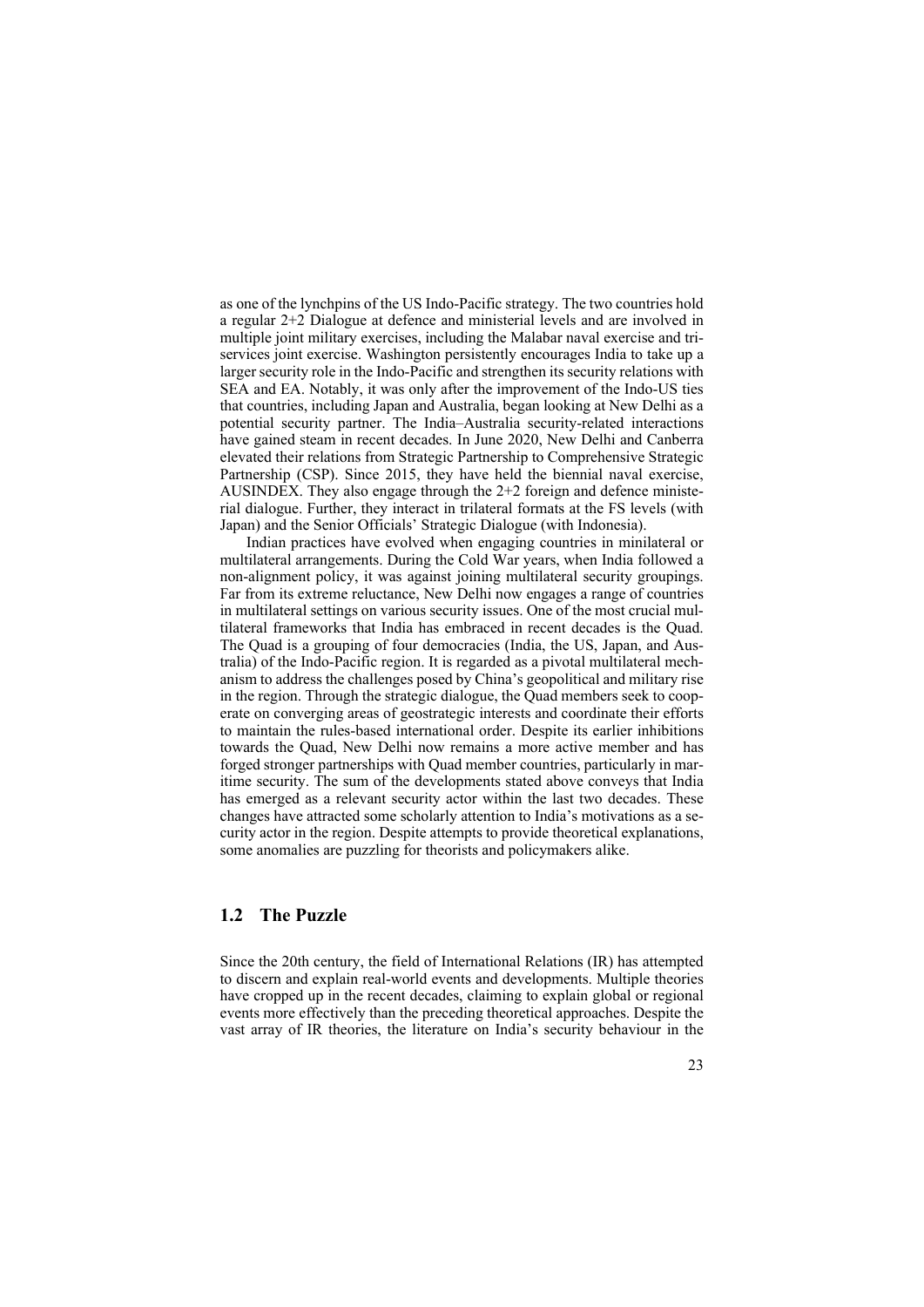Indo-Pacific and cooperation with SEA and EA is grounded in structural perspectives such as BoP (part of neorealism). This school of thought views India's security cooperation with the SEA and EA regions as driven by its desire to balance China's growing political, economic and military influence in the region. The BoP theory propounds those countries (specifically major powers) that experience a disadvantage in the face of changing power equations tend to respond by balancing the rising power. Schweller (2016) explains that balancing is done both externally and internally. Internal balancing refers to investments in hard power to tackle the advantageous actor and respond to a potential clash at any given point in time. In other words, if a country intends to balance a rising actor, it is likely to invest in military capabilities to address the power imbalance. In terms of external balancing, the balancer forges alliances with countries that share concerns over the rising power.

Convinced by this logic, many scholars who study India's foreign policy have reached a near-consensus that the China factor drives its security conduct in the Indo-Pacific region (studies include Batabyal, 2006; Pant, 2007a, 2013; Rehman, 2009; Mohan, 2009c; Bötscher, 2011; Malik, 2012; A Singh, 2012; Jha, 2015; Rajagopalan, 2017; Smith, 2016, 2018; Paul, 2019). While some scholars refer to India's actions as a form of 'counter-containment' (Rehman, 2009, p. 114), others identify it with concepts of 'limited hard balancing', 'soft balancing' (Paul, 2018a) and 'evasive balancing' (Rajagopalan, 2020). Most scholars who privilege structural theories over other theories believe that the very phenomenon of China's rise and its growing power has motivated India to pursue a balancing act.

Based on the propositions of the BoP theory, India must pursue internal and external balancing against China at the regional level. It is worth probing if New Delhi's behaviour aligns with theoretical expectations. While some actions merge with the characteristics of internal or external balancing, other policy decisions belie the expected course of action. For instance, for India to internally balance China in the Indo-Pacific (which has a substantial maritime stretch), its naval modernisation should be directed strongly towards a buildup of submarines. However, as Walter Ladwig III claims, the trends indicate otherwise (Ladwig III, 2012). He studied the trajectory of India's naval modernisation (from 1992 to 2012) to conclude that New Delhi appears to be driven primarily by the objective of safeguarding crucial SLOCs and undertaking "softer aspect of power projection" instead of "deterring hostile powers" such as China (Ladwig III, 2012, p. 18). He adds that India would have focused more on the submarine fleet if it aimed to deter or truly balance powers such as China (Ladwig III, 2012).

Furthermore, concerning external balancing, the BoP theories would expect New Delhi to address the imbalance created due to China's rise by seeking an alliance with Washington. The US would be a default choice because Washington (and its allies) share India's discomfort regarding Beijing's military rise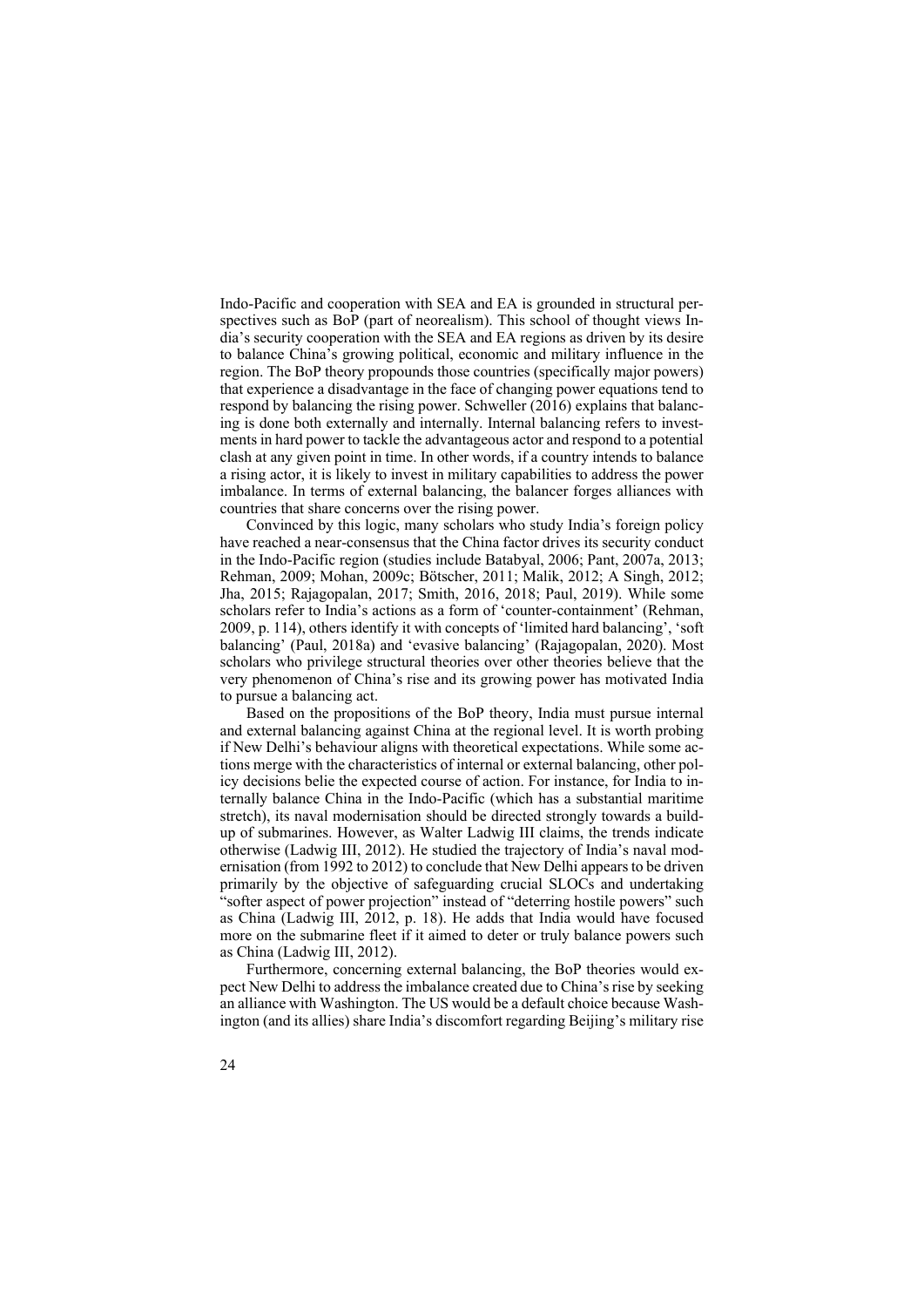and assertive behaviour in the region. Besides, the US is the only country that can materially respond to China. Nevertheless, contrary to expectations, New Delhi continues to be opposed to an alliance with the US or any other power. Besides, India continues to reject America's proposal to undertake joint patrols in the SCS. In 2012, the Indian Defence Minister opposed the idea of concentrating on military partnerships and urged Washington to "strengthen multilateral security architecture in the Asia-Pacific and to move at a pace comfortable to all countries concerned" (PTI, 2012b, para. 3).

There are striking trends in India's China policy that dilute the relevance of the BoP theory as a viable explanatory theory. For instance, in 2018, New Delhi decided to improve and 'reset' relations with Beijing. Both countries had held two informal summits in Wuhan (China) and Mamallapuram (India) in 2018 and 2019, respectively. These informal summits demonstrated India's intent to iron out the bilateral differences with China, thus contradicting the impression that it was balancing China. The deadly clashes of June 2020 proved to be an inflection point in their bilateral relations and hardened New Delhi's perceptions of Beijing (Panda, 2020). Despite this, scholars and commentators believe that India has "far too long acquiesced to Chinese aggression without sufficient retaliatory military action" (Haqqani and Pande, 2021, para. 15). Despite an ongoing border standoff with China, India participated in a Russia– India–China (RIC) meeting and even agreed to initiate a defence ministers' dialogue. This was indicative of a nuanced strategy rather than pure external balancing. Similarly, New Delhi became a more vocal and enthusiastic supporter of the Quad after 2020. Still, it takes extra efforts to "minimise perceptions of the Quad as a U.S.-led containment coalition" (Smith, 2021, para. 26). New Delhi also projects its conception of the "free and open Indo-Pacific" as inclusive and nonconfrontational. It is equally important to note that India does not mention China by name in its joint statements with the US or Quad countries. According to Ambassador Kenneth Juster, former US Ambassador to India (2017–2021), New Delhi displays a "restraint in mentioning China in any US–India or any Quad communication" because it "is very concerned about not poking China in the eye" (Times Now, 2022).

Going by the vantage point of BoP, China is the rising power, and the regional balance of power is shifting in its favour. Despite this, why is India not actively balancing China, especially as it has considerable support from crucial powers such as the US, Japan, and Australia? For neorealism, India's actions may appear anomalous and indicative of irrational behaviour. Other equally relevant questions cannot be reasoned by neorealism: why is New Delhi reluctant to the idea of an alliance with the US against China? Why did it reset ties and seek to improve ties with Beijing pre-2020, given the severe border contentions? Despite the border clashes of 2020, why does New Delhi continue to engage Beijing through the RIC grouping and the Shanghai Cooperation Organisation (SCO)? In short, the broader question remains as to why